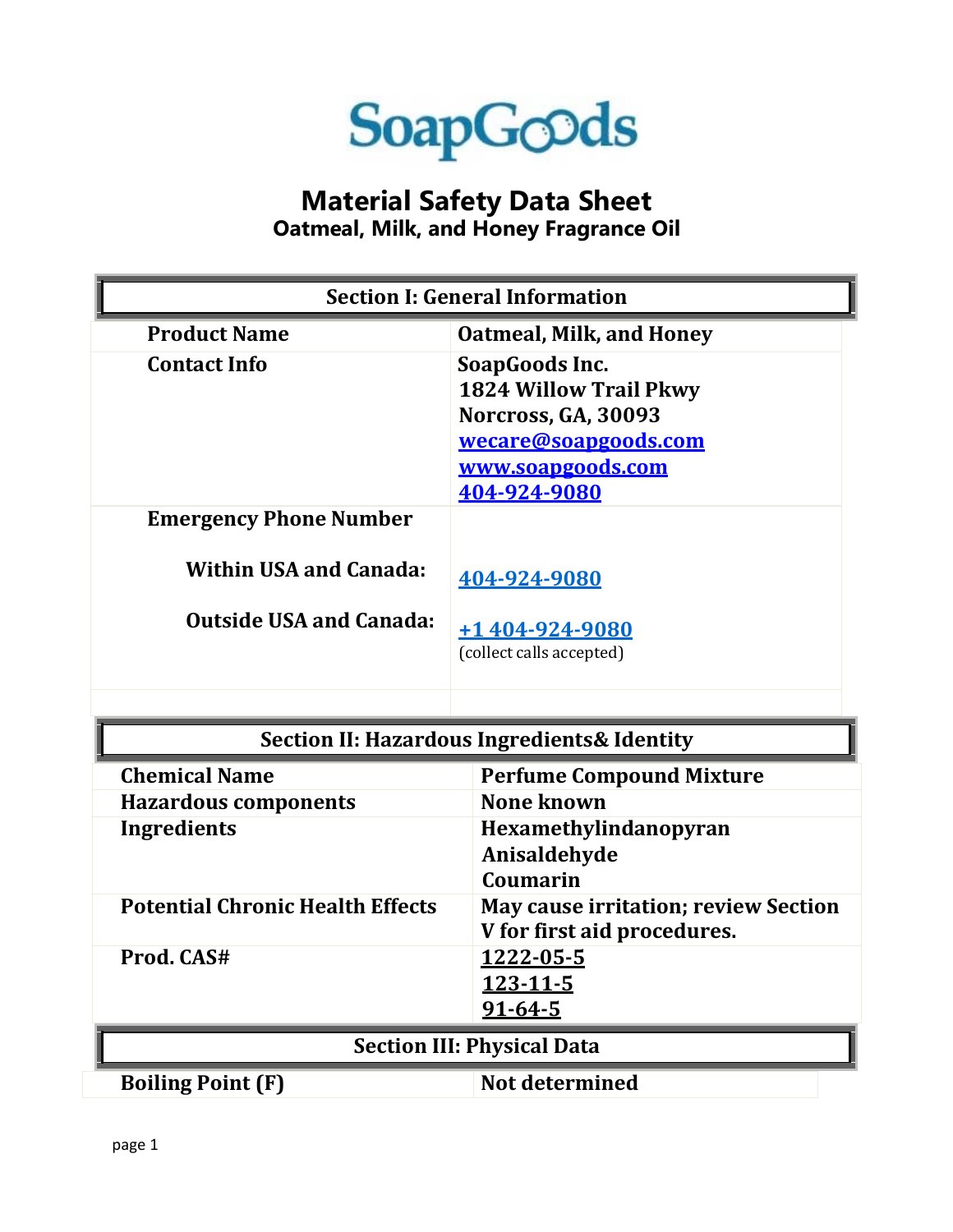| <b>Freezing Point (F)</b>             | Not determined                                                                                                                                                                                          |  |
|---------------------------------------|---------------------------------------------------------------------------------------------------------------------------------------------------------------------------------------------------------|--|
| Volatility/Vol (%)                    | N/A                                                                                                                                                                                                     |  |
| <b>Melting Point</b>                  | Not determined                                                                                                                                                                                          |  |
| <b>Vapor Pressure</b>                 | 0.0029                                                                                                                                                                                                  |  |
| <b>Vapor Density (air=1)</b>          | 1.0900                                                                                                                                                                                                  |  |
| Solubility in H 0                     | Insoluble                                                                                                                                                                                               |  |
| <b>Appearance / Odor</b>              | <b>Colorless</b><br>nearly<br>colorless<br>to                                                                                                                                                           |  |
|                                       | liquid                                                                                                                                                                                                  |  |
| <b>Specific Gravity/Density</b>       | 1.0930                                                                                                                                                                                                  |  |
| <b>Evaporation Rate</b>               | N/A                                                                                                                                                                                                     |  |
| pH                                    | $\underline{N}/\underline{A}$                                                                                                                                                                           |  |
|                                       | <b>Section IV: Fire and Explosion Hazard Data</b>                                                                                                                                                       |  |
| <b>Flash Point</b>                    | $>200$ °F                                                                                                                                                                                               |  |
| <b>Lower Flame Limit</b>              | N/A                                                                                                                                                                                                     |  |
| <b>Higher Flame Limit</b>             | N/A                                                                                                                                                                                                     |  |
| <b>Extinguish Media for Fire</b>      | Co2, Dry chemical, foam                                                                                                                                                                                 |  |
| <b>Special Firefighting Procedure</b> | <b>Wear NIOSH approved self-</b><br>contained breathing apparatus<br>and full protective clothing<br>when fighting fires involving<br>chemicals. Use water spray to<br>cool containers exposed to fire. |  |
| <b>Unusual Fire Hazard</b>            | <b>None known</b>                                                                                                                                                                                       |  |
| <b>Section V: Health Hazard Data</b>  |                                                                                                                                                                                                         |  |
| <b>First Aid Procedures:</b>          |                                                                                                                                                                                                         |  |
| <b>Inhalation</b>                     | Remove from exposure site to<br>fresh air and keep at rest.<br>Obtain medical advice.                                                                                                                   |  |
| <b>Skin Contact</b>                   | Remove contaminated clothes.<br>Wash thoroughly with water<br>and soap. Contact physician if<br>symptoms persist.                                                                                       |  |
| <b>Eye Contact</b>                    | Flush immediately with water                                                                                                                                                                            |  |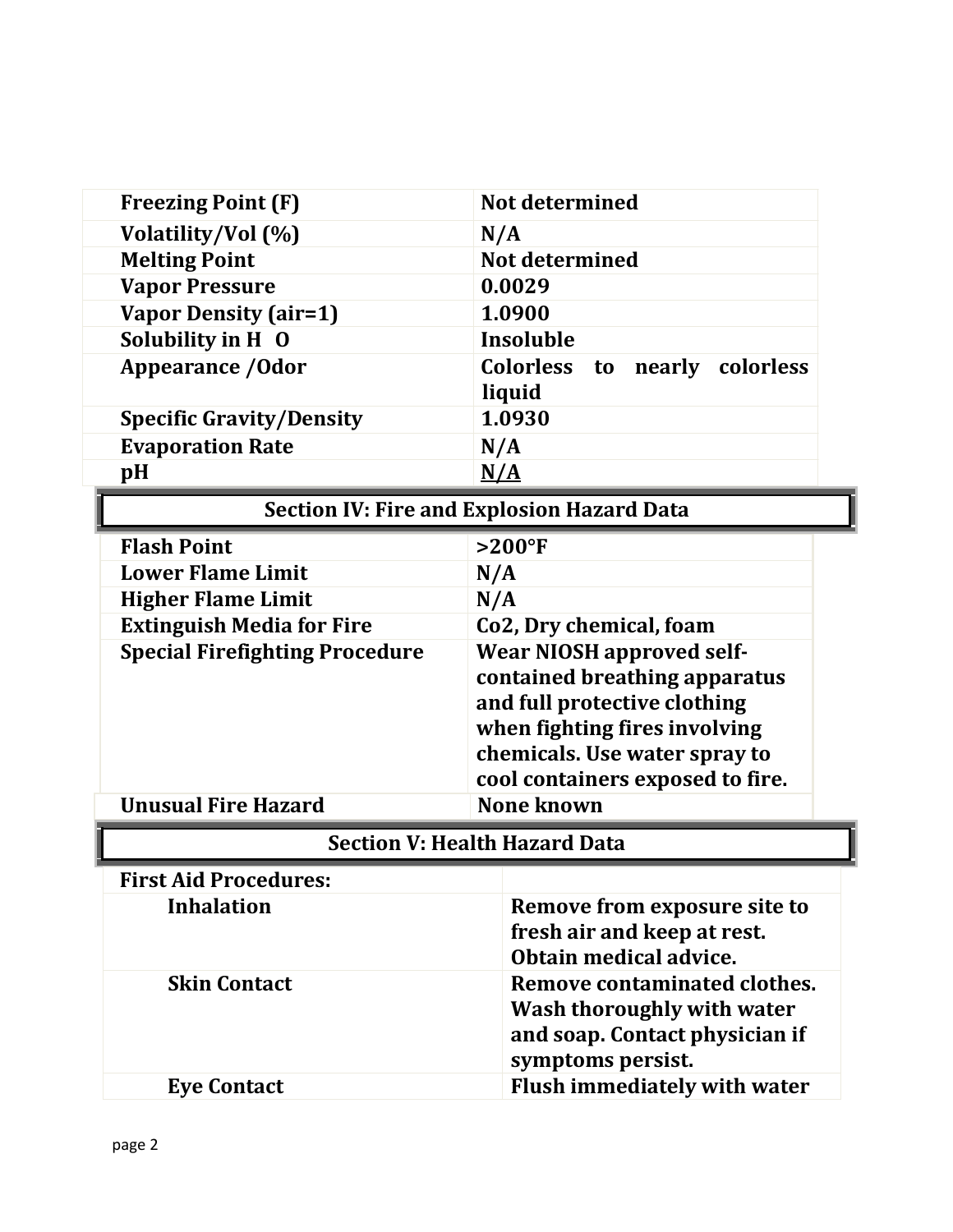|                                    | for at least 15 minutes. Contact<br>physician if symptoms persist. |
|------------------------------------|--------------------------------------------------------------------|
| Ingestion                          | Rinse mouth with water and<br>obtain medical advice.               |
| <b>Section VI: Reactivity Data</b> |                                                                    |

| Secubii vii Reactivity Data                 |                                                                                                                                                                                                             |
|---------------------------------------------|-------------------------------------------------------------------------------------------------------------------------------------------------------------------------------------------------------------|
| <b>Chemical Stability</b>                   | <b>Stable</b>                                                                                                                                                                                               |
| <b>Conditions to Avoid</b>                  | Keep away from ignition sources<br>and naked flame.                                                                                                                                                         |
| <b>Incompatible Materials</b>               | Avoid contact with strong acids,<br>alkali, or oxidizing agents.                                                                                                                                            |
| <b>Decomposition Products</b>               | Carbon monoxide and unidentified<br>organic compounds may be formed<br>during combustion.                                                                                                                   |
| <b>Hazardous Polymerization</b>             | <b>Will not occur</b>                                                                                                                                                                                       |
| <b>Section VII: Spill or Leak Procedure</b> |                                                                                                                                                                                                             |
| <b>For Spill</b>                            | Clean up spillage promptly. Remove<br>ignition sources. Provide adequate<br>ventilation. Avoid excessive<br>inhalation of vapors. Gross spillages<br>should be contained by use of sand or<br>inert powder. |
| <b>Waste Disposal Method</b>                | Dispose of according to local, state,<br>and federal regulations.                                                                                                                                           |
| <b>Section VIII: Special Protection</b>     |                                                                                                                                                                                                             |
| <b>Respiratory Protection</b>               | <b>Avoid excessive inhalation of</b><br>concentrated vapors. Apply local<br>ventilation where appropriate.                                                                                                  |
| <b>Ventilation</b>                          | Use local exhaust ventilation<br>meeting ACGIH design criteria<br>around tanks and other sources of                                                                                                         |

**potential exposures, including** 

**places where fragrances are openly weighed or measured, as well as**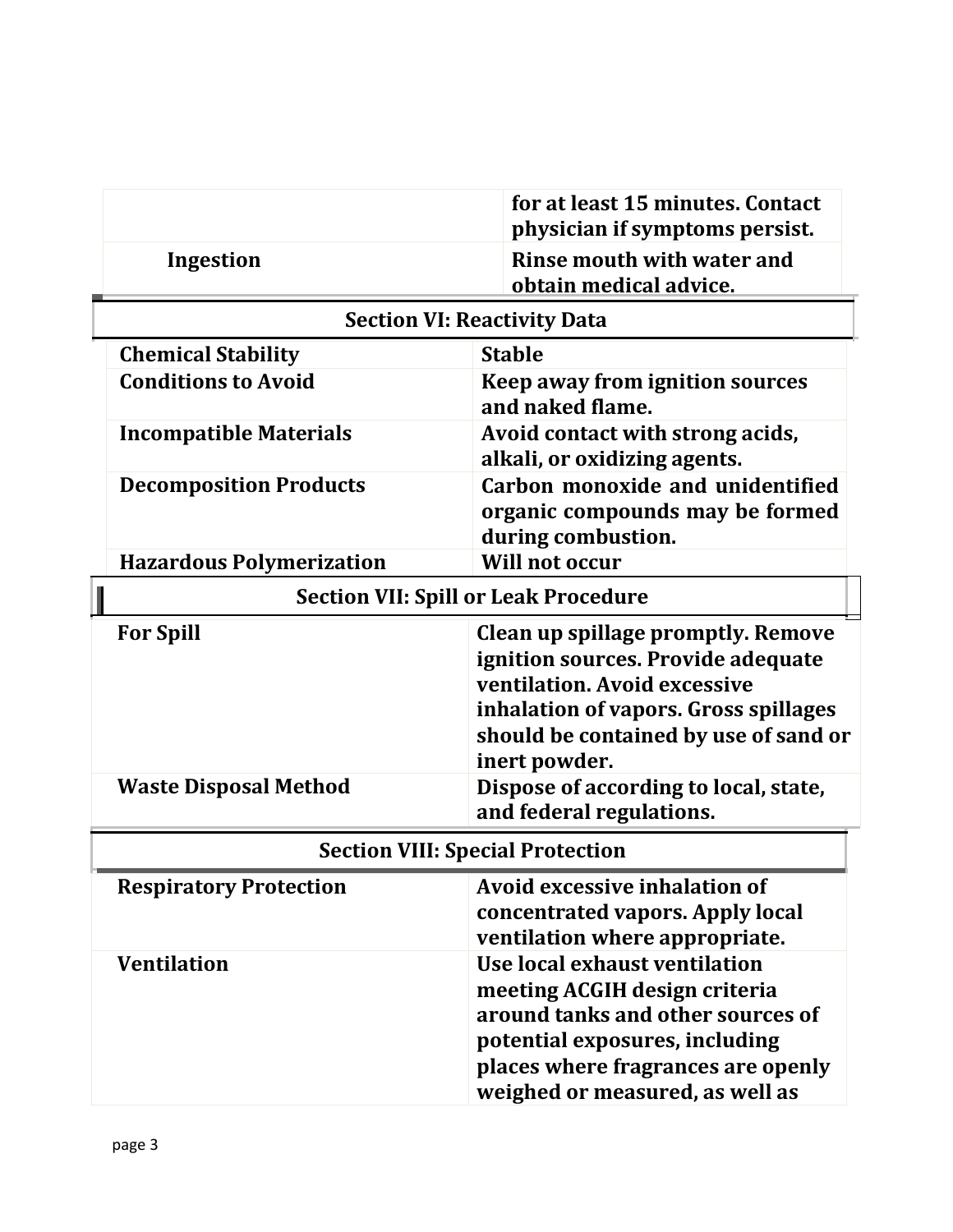|                                        | general dilution ventilation of the<br>work area to eliminate or reduce<br>possible worker exposures.                                                                                                                                                                                                                                                                                                                  |
|----------------------------------------|------------------------------------------------------------------------------------------------------------------------------------------------------------------------------------------------------------------------------------------------------------------------------------------------------------------------------------------------------------------------------------------------------------------------|
| <b>Protective Gloves</b>               | Use chemically resistant gloves as<br>needed.                                                                                                                                                                                                                                                                                                                                                                          |
| <b>Other Protective Equipment</b>      | Use goggles.                                                                                                                                                                                                                                                                                                                                                                                                           |
| <b>Handling &amp; Storage</b>          | Apply according to good<br>manufacturing and industrial<br>hygiene practices with proper<br>ventilation. Do not drink, eat, or<br>smoke while handling. Respect<br>good personal hygiene. Store in a<br>cool, dry, and ventilated area away<br>from heat sources and protected<br>from light in tightly closed original<br>container. Avoid plastic and<br>uncoated metal container. Keep air<br>contact to a minimum. |
| <b>Section IX: Special Precautions</b> |                                                                                                                                                                                                                                                                                                                                                                                                                        |
| <b>Hazard Class</b>                    | N/A                                                                                                                                                                                                                                                                                                                                                                                                                    |
| <b>DOT Shipping Name</b>               | Not regulated                                                                                                                                                                                                                                                                                                                                                                                                          |
| <b>Reportable Quantity (RQ)</b>        | N/A                                                                                                                                                                                                                                                                                                                                                                                                                    |
| <b>UN Number</b>                       | N/A                                                                                                                                                                                                                                                                                                                                                                                                                    |

## **Disclaimer**

Soapgoods its affiliates and any other officers, directors or employees, agents, third-party content providers, merchants, sponsors, licensors or the like (now referred to as Soapgoods) cannot anticipate all conditions under which this information and its product, or the products of other manufacturers in combination with its product may be used. It is the user's responsibility to ensure safe conditions for handling, storage and disposal of the product, and to assume liability for loss, injury, damage or expense due to improper use. The information in the sheet was written based on the best knowledge, and experience currently available. You expressly agree that your use of this MSDS is at your sole risk. Soapgoods expressly disclaims all express or implied warranties or mechantability and fitness for a particular purpose, with respect to the product or information provided herein, and shall under no circumstances be liable for incidental or consequential damages.

**NA Number N/A Packaging Size N/A** 

Do not use the ingredient information and/or ingredient percentages in this MSDS as a product specification. For product specification information refer to a product specification sheet and/or a certificate of analysis.